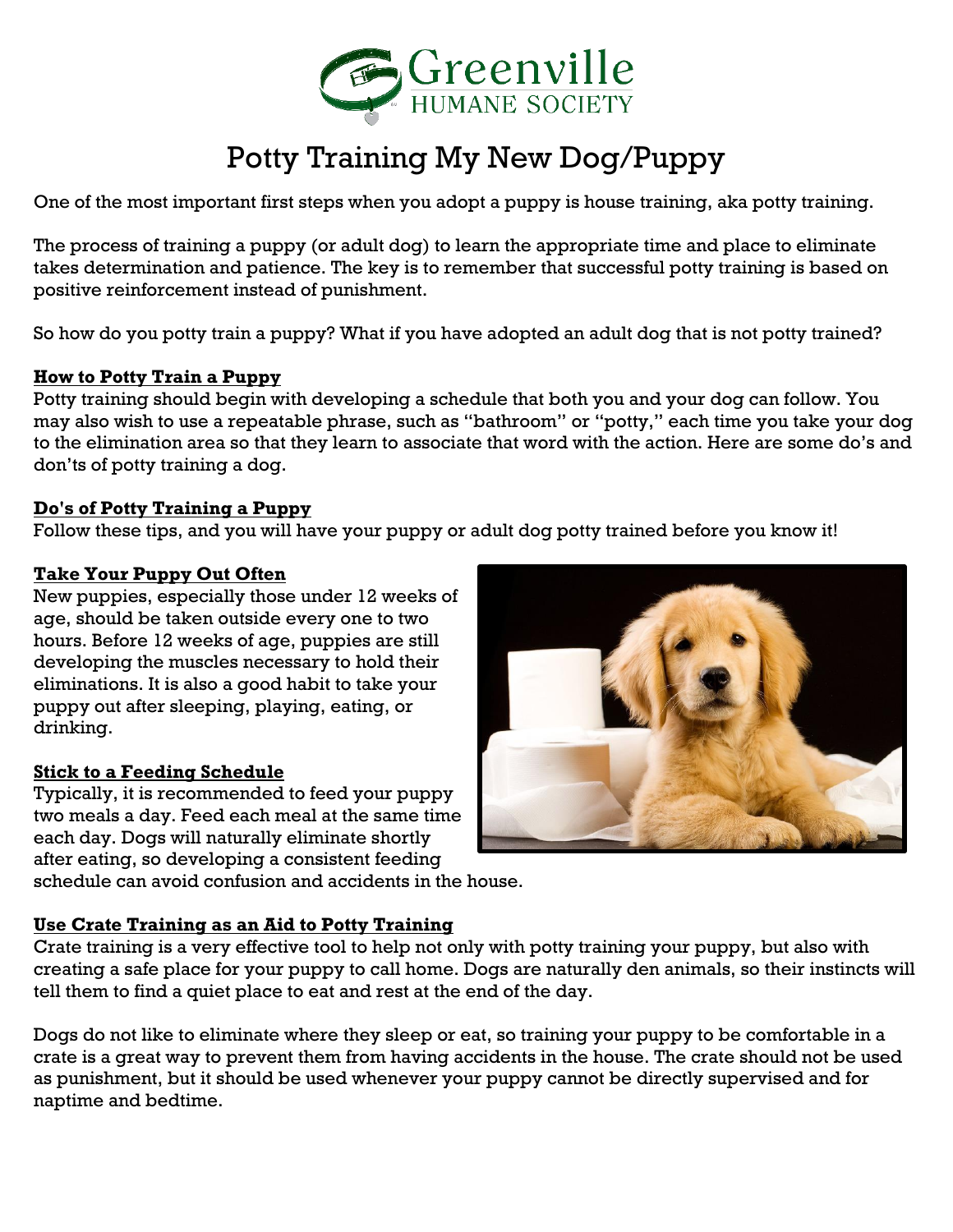Choosing the correct crate size is extremely important, especially for large breed dogs that grow rapidly during puppyhood. Keep in mind that your puppy should only have enough room to stand up, turn around, and lie down comfortably.

Any more room will give your dog room to rest in one corner and pee or poop in the other. Many crates come with a divider that can be moved as your puppy grows.

#### **Always Practice Positive Reinforcement**

Positive reinforcement is the key to successful potty training. Positive reinforcement will teach your puppy that they get rewarded for going to the bathroom outside.

Each time your puppy eliminates outside, immediately reward them with verbal praise, treats, or a favorite toy. The reward should immediately follow the event so that your puppy makes a positive association with eliminating outside.

## **Recognize When Your Puppy Needs to Go Out**

Constant supervision is another important part of successful potty training a puppy. Learning the clues or signals that indicate that your puppy needs to eliminate will prevent unnecessary accidents in the house. Most dogs will sniff, make circles, wander off, whine, or sit by the door to indicate they need to go to the bathroom.

## **Put Your Puppy on a Leash for Potty Breaks**

You should always put your puppy on a leash when you go outside for a potty break. This will not only help get them comfortable with being on a leash, but you will also be right there to reward the good behavior. After giving a positive reward, play with your puppy outside for a few minutes to avoid creating a negative connection with returning inside.

#### **Don'ts of Potty Training a Puppy**

You may have heard some conflicting advice on house training a puppy. Here is what you should NOT do.

# **Using Potty Pads with Crate Training**

Puppy pee pads should not be used as a substitute for going outside, unless you have a special situation such as living in a high-rise apartment or have limited mobility. Allowing puppies to eliminate on potty pads inside the house can confuse your puppy about where they are allowed to eliminate. This may slow down the potty-training process and should be avoided if possible.

#### **Using Punishment Instead of Positive Reinforcement**

Punishment is never an acceptable or successful training methodology. Outdated "training techniques" used to suggest hitting a dog with a newspaper or rubbing their face in their excrement to "teach them a lesson."

Dogs do not associate these behaviors with doing something wrong. Instead, punishment teaches your puppy to become fearful of their owners or other people who try to punish them. Remember that potty training takes patience and kindness!

#### **Not Following a Schedule**

Failing to adhere to a consistent potty break and feeding schedule can create confusion for your puppy, and therefore leads to more accidents in the house.

Having a puppy is a big responsibility, and it is the pet parents' job to stick with the schedule and constantly supervise your dog as you would a child. The more frequent trips outside, the better! The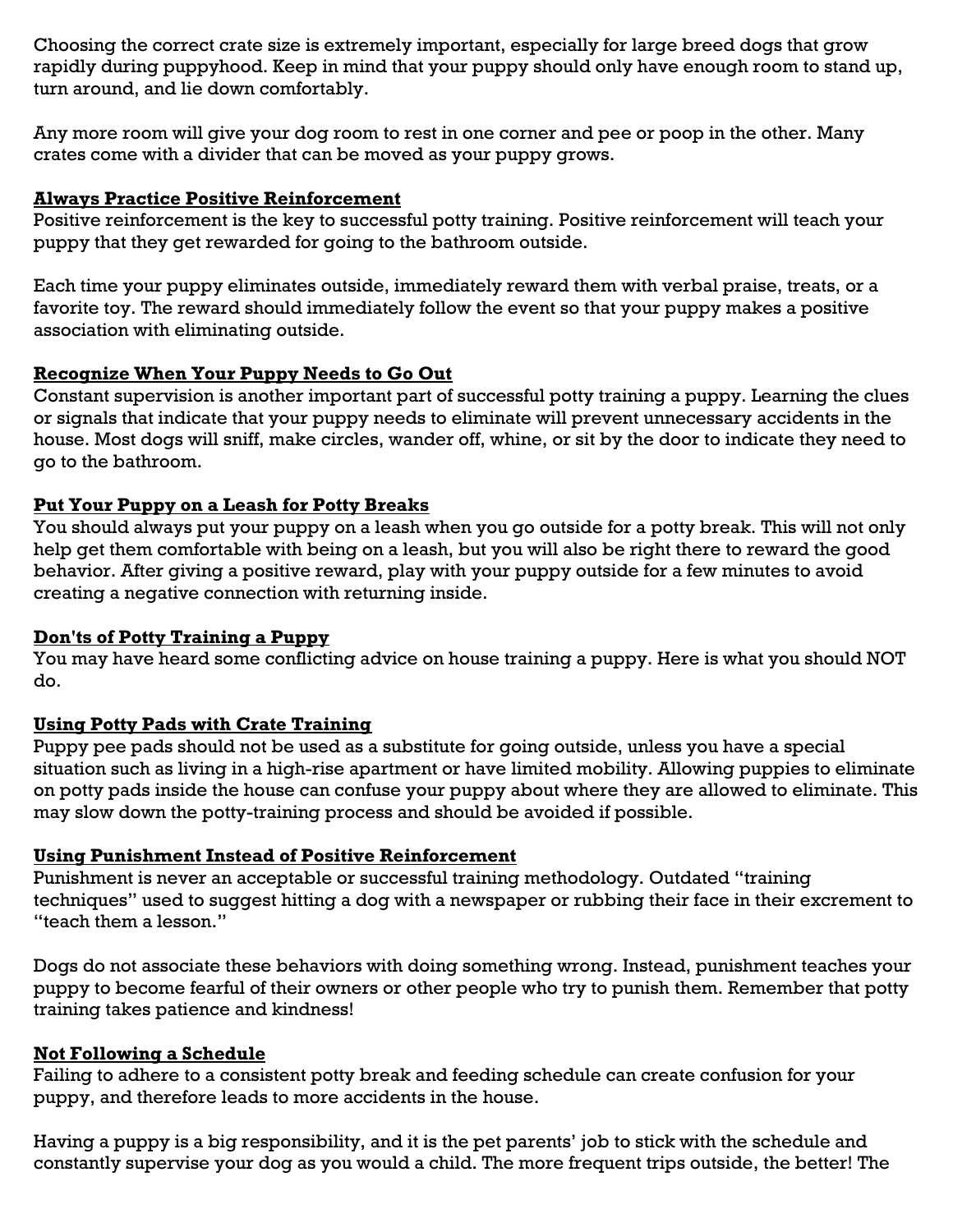more often your puppy is allowed to successfully eliminate outside, the more quickly they will become potty trained!

# **How to Potty Train an Adult Dog**

Potty training an adult dog can be very similar to training a puppy, depending on the circumstances. Some adult dogs may have never been taught to go to the bathroom outside, so their muscles will need be trained to hold their excrement.

Have your new pet examined by a veterinarian to ensure that they are healthy and do not have any underlying conditions that could prevent them from being successfully potty trained.

Generally, a dog is considered potty trained if he has gone one month without any accidents in the house. If it has been over a month and you are still having trouble, you may need to speak to your veterinarian or a trainer for additional advice.

## **Do's of Potty Training an Adult Dog**

You may wish to say a phrase like "bathroom" or "potty" each time you take your dog outside so that they start to associate that phrase with eliminating. Here are some more tips to potty train your adult dog successfully.

## **Set a Schedule**

As with puppies, potty training an adult dog should begin with developing a schedule that both you and your dog can follow and feeding two meals daily at around the same time each day. Adult dogs also naturally eliminate shortly after eating, so developing a consistent schedule of eating and potty breaks can avoid confusion and accidents in the house.

# **Limit Your Dog's Space While Potty Training**

For adult dogs entering a new home, it is important to limit the amount of space they have access to while the house-training process is still in progress. This can be accomplished with baby gates or crate training. Each time your dog eliminates outside without accidents in the house, you can gradually increase the amount of space that they have access to.

## **Use Crate Training to Help with Potty Training**

Crate training is also effective for adult dogs. Like puppies, they do not like to eliminate where they sleep or eat, so they will avoid eliminating in a crate they have come to call home. The crate you use to train your dog should only have enough room for them to stand up, turn around, and lie down.

While you are potty training, your dog should be crated during naptime and bedtime, and whenever your dog cannot be directly



supervised. Never use the crate as a means of punishment. It is important to note that adult dogs may take more time to adjust to a crate. If your dog is showing signs of stress or anxiety with crate training, contact your veterinarian for other options.

#### **Use Positive Reinforcement**

Positive reinforcement is not just for puppies—it's the key to successful potty training for any dog, including adults.